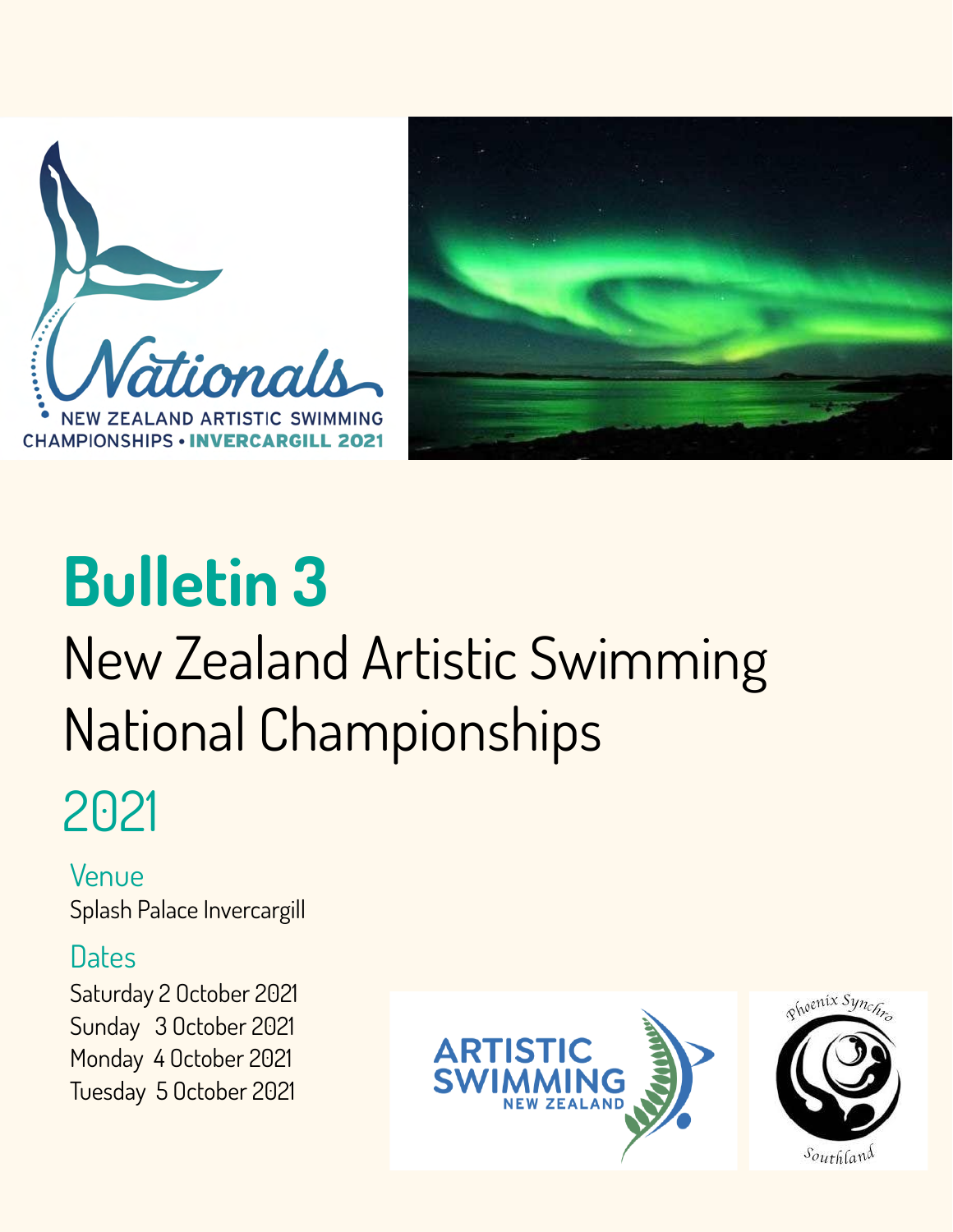Excitement is mounting with just under 16 weeks until we hold the largest Artistic Swimming event ever here in the beautiful southern region. We send out a huge thank you to all clubs for completing their preliminary entries and accommodation requests. We are excited to announce we will have around 190- 200 athletes competing in this year's competition.

We understand right at this moment in time clubs have their key focus on the current regional competitions. We wish the North Island Teams all the best at the North Island Competition, soon to be held in Tauranga.

We would like to send a huge shout out to the Canterbury Artistic Swimming Club for hosting an amazing competition event recently during Queen's Birthday weekend. It was filled with great competition and team spirit amongst all the southern teams. Thank you Canterbury!

#### **This bulletin provides an update on the timeline leading up to the start of competition on 2 October with a key feature of introducing our fabulous merchandise range. Check it out on Page 7 ….**

Any questions please do not hesitate to contact

Debbie Dickson - Meet Manager - [debbedickson@gmail.com](mailto:debbedickson@gmail.com). I will try to get back to you in a timely manner and do a lot of the Nationals work on the weekend. Michelle Anderson - Assistant Meet Manager [michelle.j.anderson63@gmail.com](mailto:michelle.j.anderson63@gmail.com)

## Event Information

Dates: Saturday 2 October - Tuesday 5 October 2021 **Please note the Prizegiving will be held on Tuesday evening. Timing of the event is yet to be determined.**

> **Wednesday 6 October - NZ Squad Trials** - further details coming soon from ASNZ - if you are booking flights before this information comes out, please retain flexibility in flight bookings for all these athletes

**7-12 October - Pikopiko Squad Camp** - this will be for all athletes in the current Pikopiko Squad .

**Venue:** Splash Palace 56 Elles Road, Georgetown, Invercargill 9812 [03-217 7506](https://www.google.com/search?q=splash+palace&oq=splash+P&aqs=chrome.0.0i355j46i175i199j46i175i199i433j69i57j0l3j69i60.4736j0j7&sourceid=chrome&ie=UTF-8#)

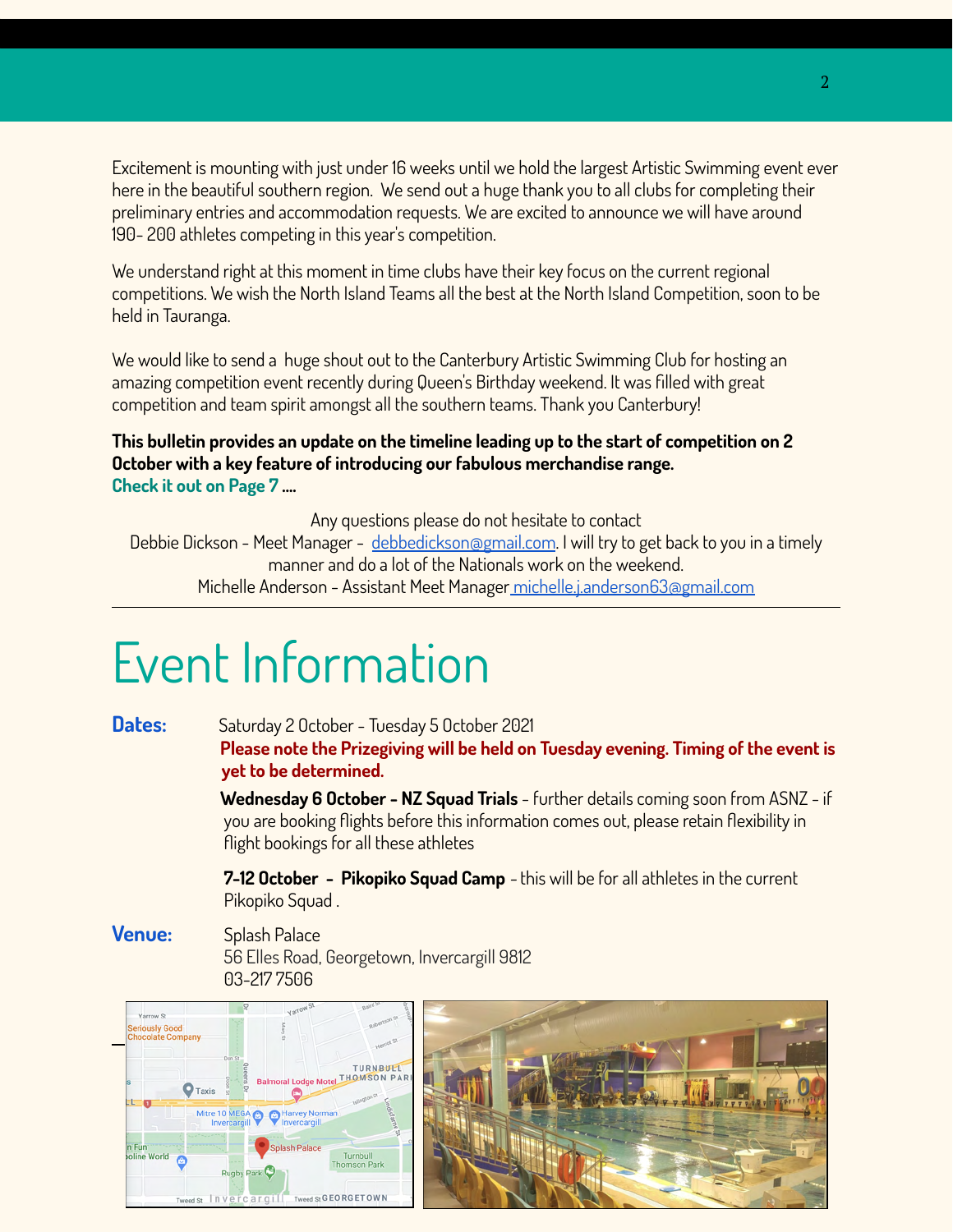## Draft Programme Schedule

Below is a tentative schedule for 2021 Nationals. The final programme and events for each day will be dependent on the entry numbers. **We will be working on forming the final programme over June/ July and hope to have the final programme confirmed before the end of July.**

| <b>Friday 1 October</b>    | Artistic Swimming NZ Board Meeting - Afternoon<br>Setting up the Pool                                                                                                                                                                    |  |  |  |  |  |  |  |
|----------------------------|------------------------------------------------------------------------------------------------------------------------------------------------------------------------------------------------------------------------------------------|--|--|--|--|--|--|--|
| <b>Saturday 2 October</b>  | <b>Music Practice</b><br>National Judges' Forum - compulsory for all Judges - Venue TBC<br>Artistic Swimming NZ Board Meeting - Morning<br>Managers' Meeting-afternoon at the Pool Time to TBC<br>TBC - Coaches' Forum over Pizza Dinner |  |  |  |  |  |  |  |
| <b>Sunday 3 October</b>    | Judges' Morning Meeting<br>Figures - Dolphin figures will be the last session within the Figures<br>competition<br>Welcome<br><b>Tech Solo</b><br><b>Tech Teams</b><br>Music Practice for Monday events                                  |  |  |  |  |  |  |  |
| <b>Monday 4 October</b>    | Judges' Morning Meeting<br>Dolphin Combo<br>Solos<br>Dolphin Combo - Poolside Prizegiving<br><b>Tech Duets</b><br>Teams<br>Judges' Social Night<br>Club Forum                                                                            |  |  |  |  |  |  |  |
| <b>Tuesday 5 October</b>   | Judge's Morning Meeting<br><b>Music Practice</b><br><b>Duets</b><br>Combos<br>Club Relay<br>Formal Prizegiving - Venue TBC                                                                                                               |  |  |  |  |  |  |  |
| <b>Wednesday 6 October</b> | NZ Squad Trials                                                                                                                                                                                                                          |  |  |  |  |  |  |  |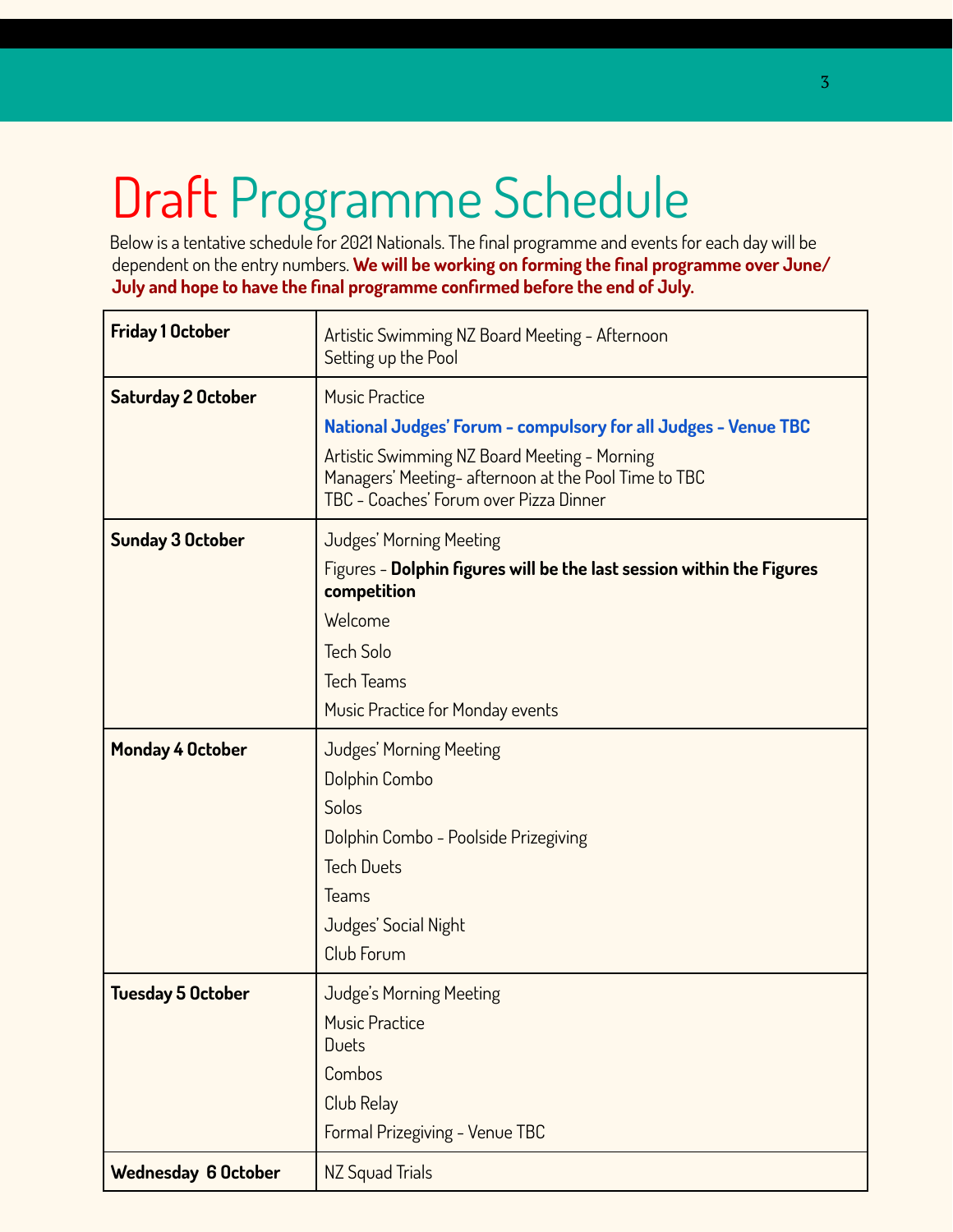#### **Dolphin Competition**

Our initial thinking around the Dolphin competition, consistent with previous years, is to structure the programme to minimise the time the Dolphins have to spend at Nationals.

The proposal (subject to entries) is to hold the Dolphin Figures as the last Figures session on Sunday so clubs could possibly fly in on Sunday morning (subject to flight schedules).

Music practice for Dolphins would be on the Sunday afternoon with the Dolphin Combo event on Monday morning and prize giving held within the Solo scheduling - to enable clubs to fly their Dolphins out that afternoon after lunch.

We know it is difficult to plan flights at this stage as Covid is still impacting flight schedules, but hopefully this will allow greater certainty with planning.

### Key Dates/ Checklist leading up to Nationals

| <b>June 2021</b>              |                                                                                                                                                                                                                                                                                                                                                                                                                    |
|-------------------------------|--------------------------------------------------------------------------------------------------------------------------------------------------------------------------------------------------------------------------------------------------------------------------------------------------------------------------------------------------------------------------------------------------------------------|
| <b>Merchandise Orders out</b> | We will be sending a separate Merchandise flyer out to Team Managers and<br>Clubs mid June for ordering. Within the flyer there will be information on how to<br>place orders via our website - you can see this detail below in the newsletter.<br>Orders and payments need to be completed by 6 August.                                                                                                          |
| <b>Call for Judges</b>        | We ask that all Clubs please provide the following information on this form<br><b>CLICK HERE by the end of June</b> for your Judges who will be coming to Nationals:<br><b>Names</b><br>Mobile numbers<br>Email addresses<br>Information to consider.<br>$\bullet$<br>If you have any questions around judges and judging please contact Brownyn<br>Stackpole (Nationals Referee). bronwyn.stackpole@bellgully.com |

| <b>July 2021</b>               |                                                                                                                                                                                                                                                                                                                                                                                                                                             |  |  |  |  |  |
|--------------------------------|---------------------------------------------------------------------------------------------------------------------------------------------------------------------------------------------------------------------------------------------------------------------------------------------------------------------------------------------------------------------------------------------------------------------------------------------|--|--|--|--|--|
| <b>Final Entries Confirmed</b> | Call for Final Entries will be sent out at the start of July<br><b>Entry Fees</b>                                                                                                                                                                                                                                                                                                                                                           |  |  |  |  |  |
|                                | <b>Event fee:</b> \$70 per competitor<br><b>Photos:</b> Costs - TBC<br>Figures: \$20 per age group<br><b>Routines:</b> \$25 per swimmer per event<br><b>Schools:</b> \$5 for all Soloists/Duets wanting to be considered for School awards<br>Entry fees will be finalised after receipt of preliminary entries. Entry fees are<br>applicable to all swimmers, including any reserves named for Solo, Duet, Team and<br>Combination events. |  |  |  |  |  |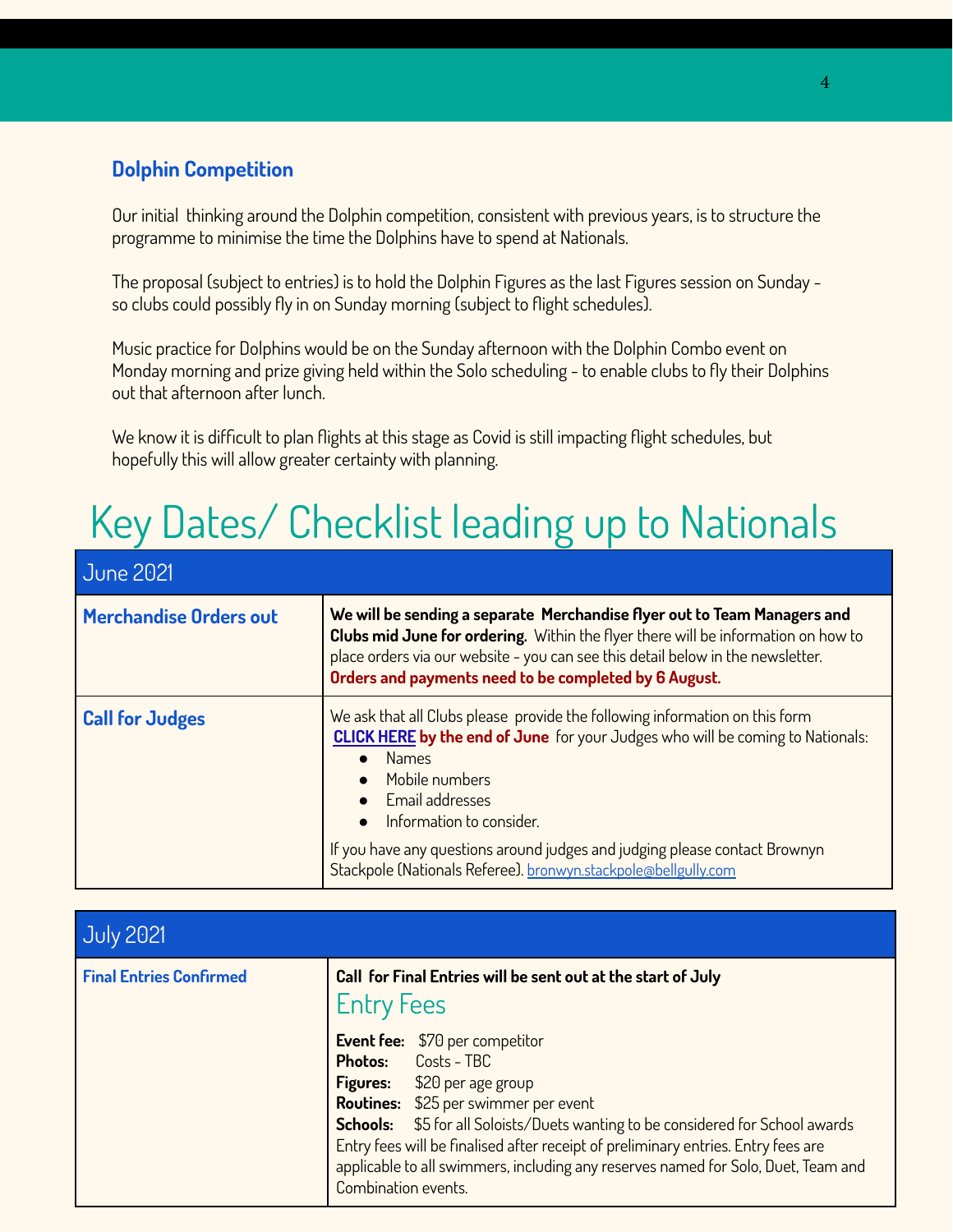| <b>Arrival and Departure details of</b><br>teams to support planning of the<br>programme and music practise<br>day. | Please email Debbie debbedickson@gmail. the following details by July 10<br>We will send a reminder out at the beginning of July.<br>Arrival Day and Time i.e. Friday 1 October at 9pm<br>$\circ$<br>Departure Day and Time i.e Wednesday 6 October at 9am<br>$\circ$                                                                                                                                                                                                                                                                                                                                                                                    |
|---------------------------------------------------------------------------------------------------------------------|----------------------------------------------------------------------------------------------------------------------------------------------------------------------------------------------------------------------------------------------------------------------------------------------------------------------------------------------------------------------------------------------------------------------------------------------------------------------------------------------------------------------------------------------------------------------------------------------------------------------------------------------------------|
| Athletes swimming for their<br>School.<br><b>School Sports NZ forms to</b><br>complete with the their school        | We will be sending out to clubs and Team Managers a special schools entry form<br>mid July.<br>The Schools sections will run in conjunction with the main competition events<br>therefore they are not separate.<br>• Sections include:<br>Intermediate (Year 7&8) Solo and Duet<br>$\circ$<br>Junior Secondary (Year 9&10) Solo and Duet<br>$\circ$<br>Senior Secondary (Year 11-13) Solo and Duet<br>$\circ$                                                                                                                                                                                                                                           |
|                                                                                                                     | As part of School Sport NZ athletes competing for their school are required for this<br>form to be completed and signed off by their school principal.<br>Team Managers please scan or take a photograph and send it back to<br>dbbedickson@gmail.com by the end of August.                                                                                                                                                                                                                                                                                                                                                                              |
| <b>Requesting Volunteers</b>                                                                                        | There are many roles in making each day run smoothly so the athletes can perform at<br>their very best. We would love to have a keen group of volunteers to assist and be<br>able to give some of their time during the Nationals event. It is a great way of meeting<br>new people and seeing the action close up. We ask Clubs to send out a call for<br>volunteers. If you have members in your club who might like to assist in the following<br>we would love to hear from you.<br>Timekeeping<br>Marshalling<br>Announcing<br>Videographers<br>We will be sending out to clubs and Team Managers a special volunteer form at<br>the end of August. |
| August 2021                                                                                                         |                                                                                                                                                                                                                                                                                                                                                                                                                                                                                                                                                                                                                                                          |
| <b>Final Accommodation Confirmed</b><br>including dietary requirements                                              | <b>Deadline for Final Accommodation request end of August</b><br>With the awesome numbers we will be working with clubs directly on<br>coordinating accommodation needs over the coming weeks. See the end of this<br>newsletter for pricing for your budgets.                                                                                                                                                                                                                                                                                                                                                                                           |
| <b>Volunteer Form will be emailed</b><br>out to Team Managers                                                       | Team Managers look out for this in your inbox - information we will need for<br>volunteers includes:<br>Volunteer Name/s<br>Mobile Number and Email<br>Time of Arrival into Invercargill (with flight details if relevant)<br>Days and times of availability                                                                                                                                                                                                                                                                                                                                                                                             |
| <b>Invoices for Entry Fees and</b><br><b>Accommodation to be issued.</b>                                            | Invoices will be sent out late August for Entry Fees and Accommodation.<br>Payment will be required by September 15th.                                                                                                                                                                                                                                                                                                                                                                                                                                                                                                                                   |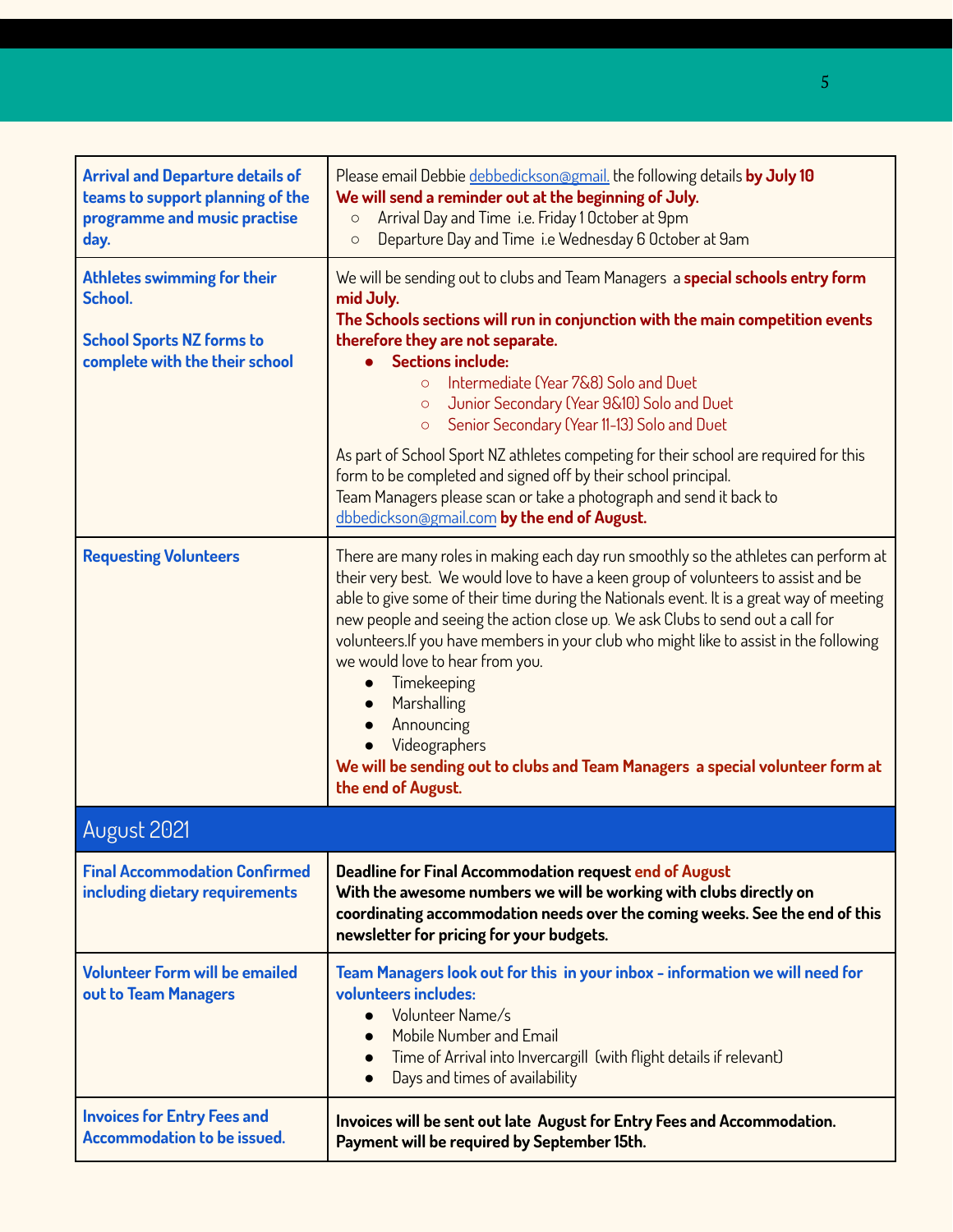| <b>Get your Music Ready</b>                                                    | Get your music ready ,information on how and who to send your music will come out<br>mid/end of August                                                                                                                                                                                                                                                    |
|--------------------------------------------------------------------------------|-----------------------------------------------------------------------------------------------------------------------------------------------------------------------------------------------------------------------------------------------------------------------------------------------------------------------------------------------------------|
| <b>Police Vetting</b>                                                          | Make sure your volunteers are police vetted                                                                                                                                                                                                                                                                                                               |
| <b>Code of Conduct</b>                                                         | Code of Conduct Google form will be sent out to clubs, judges, coaches and<br>volunteers who will be participating in the 2021 Nationals                                                                                                                                                                                                                  |
| September 2021                                                                 |                                                                                                                                                                                                                                                                                                                                                           |
| <b>Music Requirements Due</b>                                                  | <b>FINAL DATE FOR MUSIC TO REACH MUSIC MANAGER</b><br>5 SEPTEMBER 2021.                                                                                                                                                                                                                                                                                   |
| <b>Deadline for Payment of Entry</b><br><b>Fees and Accommodation Invoices</b> | <b>ENTRY FEES AND ACCOMMODATION INVOICES TO BE PAID</b><br>15 September 2021. Payments should be made to the Phoenix Synchronised<br>Southland account number on the invoice Westpac 03 1745 0078990 02<br>Any late payments will incur a \$200 penalty fee. This will be enforced - no exceptions<br>(sorry and please don't ask for this to be waived). |
| <b>Programme</b>                                                               | Programme and Order of Appearance - will be finalised and sent to clubs for<br>checking in early September with any corrections required by 15 September<br>2021 or sooner                                                                                                                                                                                |
| <b>Figures Draws</b>                                                           | Figures draws will be emailed to coaches and judges by the Meet Referee 72 hours<br>before, according to the FINA requirements.                                                                                                                                                                                                                           |
| October 2021                                                                   |                                                                                                                                                                                                                                                                                                                                                           |
| <b>Nationals</b>                                                               | <b>Saturday 2 October to Tuesday 5 October</b>                                                                                                                                                                                                                                                                                                            |

## Key Contacts

| <b>Meet Manager:</b>     | <b>Assistant Meet Manager</b> | <b>Referee</b>                | <b>Assistant Referee</b> |
|--------------------------|-------------------------------|-------------------------------|--------------------------|
| Debbie Dickson           | Michelle Anderson             | <b>Bronwyn Stockpole</b>      | Caitlin Anderson TBC     |
| 021 27 27 029            | m.m.anderson@outlook.com      | bronwyn.stackpole@outlook.com |                          |
| dbbedickson@gmail.com    |                               |                               |                          |
| <b>Judge Coordinator</b> | <b>Head Scorer</b>            | <b>Assistant Scorer</b>       |                          |
| Sue Van Os               | Vicki Hustler                 | <b>TBC</b>                    |                          |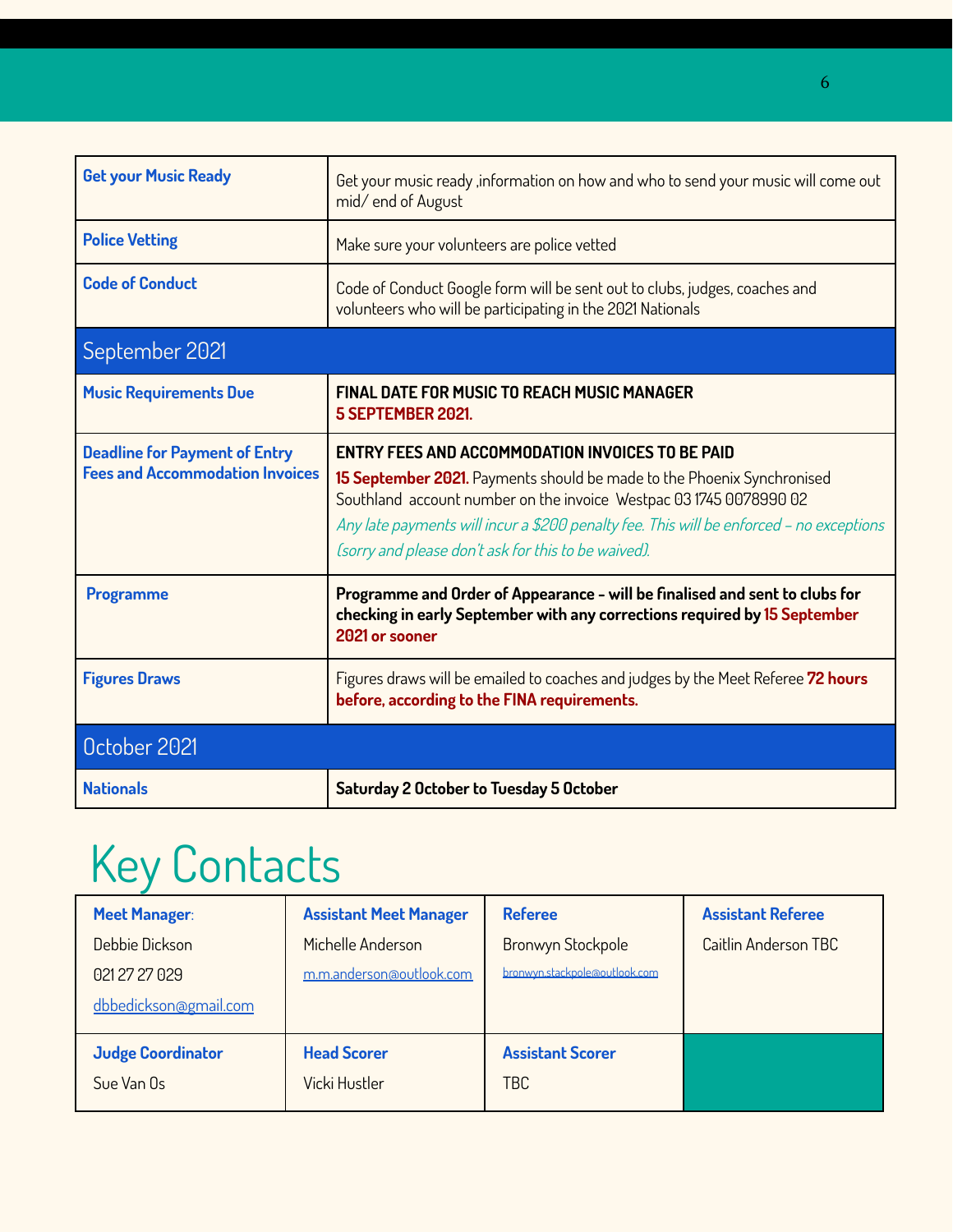## Final Rules for Nationals

Competition will be conducted under the rules of FINA [FINA Rules](http://www.fina.org/sites/default/files/as_rules_-_2017-2021_-_15092017_full.pdf) and Artistic Swimming New Zealand rules available on th[e S](http://www.fina.org/sites/default/files/as_rules_-_2017-2021_-_15092017_full.pdf)SNZ website - [2021 New Zealand Competition Rules](https://synchroswimnz.org.nz/competitions-and-results/new-zealand-competition-rules)

SSNZ protocols for parents, athletes & coaches attending competitions are also available on the SSNZ website. Please distribute this link to athletes and club members. <https://synchroswimnz.org.nz/ssnz-policies>

## 2021 Artistic Swimming Merchandise

We are very excited to showcase our amazing range of merchandise for 2021. Orders will be available **online only to take the workload off team managers.**

### **How to Order 2021 Merchandise**

Team Managers we ask you kindly to please share the link and following information below with all your club members and supporters and they can place their own orders directly on the website.

### **Ordering Steps:**

**Step 1: Click here <https://synchronationals.fmweb.nz/> Orders close 6 August 2021 @ 5pm Step 2:** Have a look at the selection below, and when you are ready to purchase click **[here](https://synchronationals.fmweb.nz/register). Step 3:** Place your order **Step 4: Pay for your order into Westpac 03 1745 0078990 02 please ensure you use a reference name i.e. Debbie Dickson Merchandise**

### **Team Managers Info:**

- Individual orders will be bagged, named and given to Club Managers at Nationals.
- All items will need to be pre ordered, especially the swimsuits.
- We will have a small pop up shop on Monday 4 October run by NZ Uniforms with some of the items
- Orders close on 6 August, so please share out to your club asap so they don't miss out.
- For those not coming to Nationals but still keen on ordering, flick us a message and we can arrange delivery.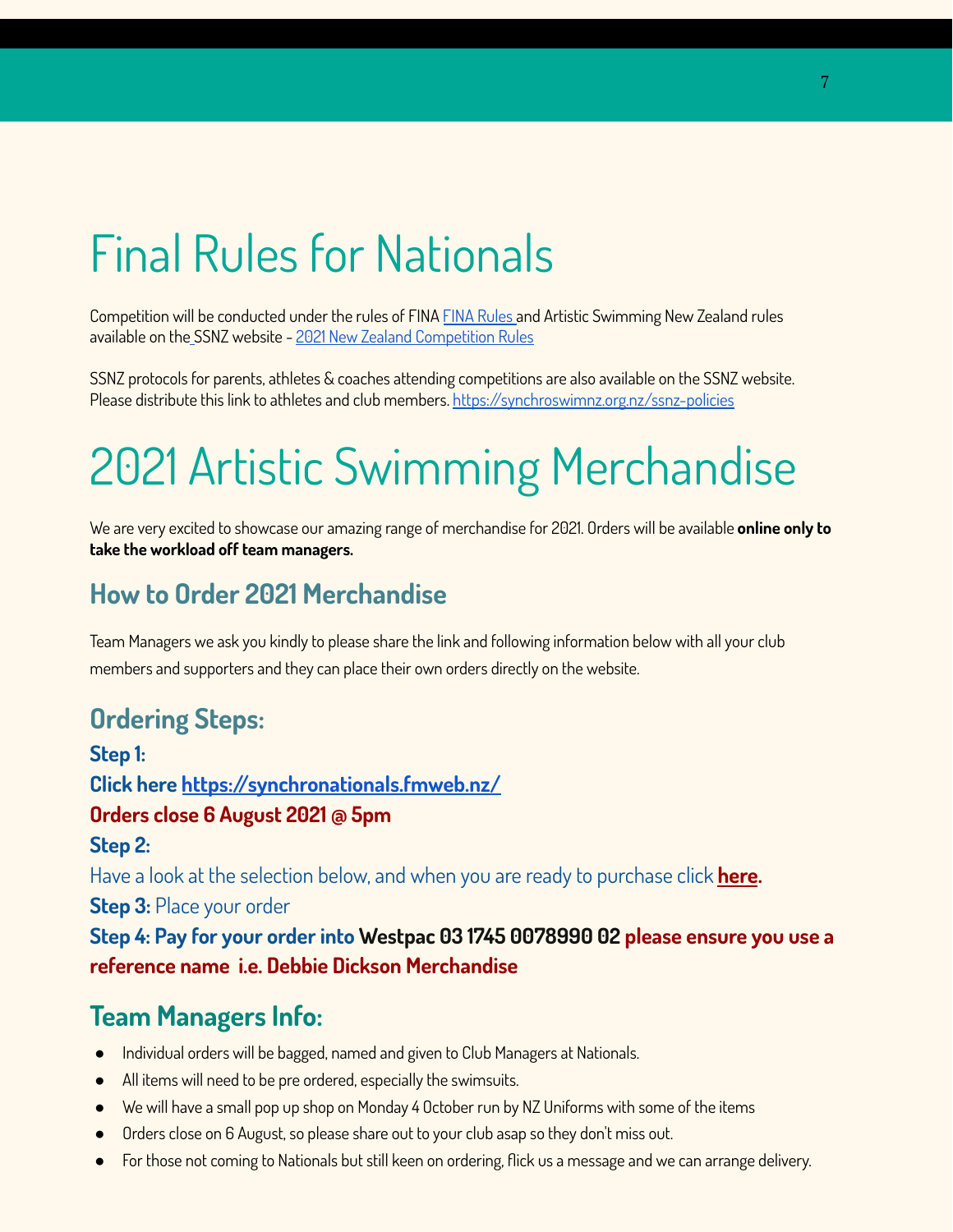● If you have any questions please get in touch with us Jo Levia [josynchronz@gmail.com](mailto:josynchronz@gmail.com) or Debbie Dickson [dbbedickson@gmail.com](mailto:dbbedickson@gmail.com) .

#### **The merchandise design and colours are based on the Southern Aurora.**

Aurora Australis (The Southern Lights) has to be one of the most wonderful light shows of all. You can see the aurora activity as a green and pink hue over the horizon and even dancing green veils lighting up the sky. To increase your chances of seeing the Southern Lights on your travels, you need a combination of the best time, the best weather conditions, and being in the right place.

Huge shout out to Natasha Cuisel for an amazing logo design to complement the colours and theme. THANK YOU, Natasha!

|                                   |                |          |          |          | ationals<br><b><i>ERCARGILL 2021</i></b> |            |                                                                                                                                                                                                                           | x 40cm     | <b>Dune Swim Towel</b><br><b>Sports Towel description:</b> |            |            |            |           | Colour - Sublimated Purple with 2021 Nationals Logo<br>400gsm Polyester/Cotton Sports Towel, Towel size 100cm | \$32.00                                                     |
|-----------------------------------|----------------|----------|----------|----------|------------------------------------------|------------|---------------------------------------------------------------------------------------------------------------------------------------------------------------------------------------------------------------------------|------------|------------------------------------------------------------|------------|------------|------------|-----------|---------------------------------------------------------------------------------------------------------------|-------------------------------------------------------------|
|                                   |                |          |          |          |                                          |            | 2021 Nationals Swimsuit - Female Limited Edition<br>Designed by Meadore especially for the 2021 Artistic Swimming New Zealand Nationals<br>.The swimsuit straps will be purple colour and have the following back design. |            | Off side placement large size                              |            |            |            |           |                                                                                                               | <b>Meadore</b><br><b>MEADORE</b><br><b>Swimsuit</b><br>\$90 |
| <b>INTERNATIONAL SIZING WOMEN</b> |                |          |          |          |                                          |            | <b>INTERNATIONAL SIZING GIRLS</b>                                                                                                                                                                                         |            |                                                            |            |            |            |           |                                                                                                               |                                                             |
| UNIVERSAI XS                      |                | s        | M        | L        | <b>XL</b>                                | <b>XXL</b> |                                                                                                                                                                                                                           |            |                                                            |            |            |            |           |                                                                                                               |                                                             |
| AUSTRALI 6                        |                | 8        | 10       | 12       | 14                                       | 16         | <b>AUSTRALIAI</b>                                                                                                                                                                                                         |            |                                                            | 8          |            |            | 12        |                                                                                                               |                                                             |
| <b>UK</b>                         | 6              | 8        | 10       | 12       | 14                                       | 16         | <b>UK</b>                                                                                                                                                                                                                 |            |                                                            |            |            | $10-11$    | $11 - 12$ |                                                                                                               |                                                             |
| <b>USA</b>                        | $\overline{2}$ | 4        | 6        | 8        | 10                                       | 12         | <b>USA</b>                                                                                                                                                                                                                |            |                                                            | $7-8$      |            | 11         | 14        |                                                                                                               |                                                             |
| <b>EUROPEAN</b>                   | 34             | 36       | 38       | 40       | 42                                       | 44         | <b>EUROPEAN</b>                                                                                                                                                                                                           | 110-116 cm | 116-122 cm                                                 | 122-128 cm | 128-134 cm | 140-146 cm |           |                                                                                                               |                                                             |
| <b>ITALIAN</b><br><b>GERMAN</b>   | 38<br>32       | 40<br>34 | 42<br>36 | 44<br>38 | 46<br>40                                 | 42         | * Use this chart to convert between US, UK, European and Australian kids' sizes.                                                                                                                                          |            |                                                            |            |            |            |           |                                                                                                               |                                                             |
| <b>FRANCE</b>                     | 2 <sub>A</sub> | 36       | 38       | 40       | 42                                       |            | The American, British and Australian sizes are based on the age of the child, while in Europe the size is                                                                                                                 |            |                                                            |            |            |            |           |                                                                                                               |                                                             |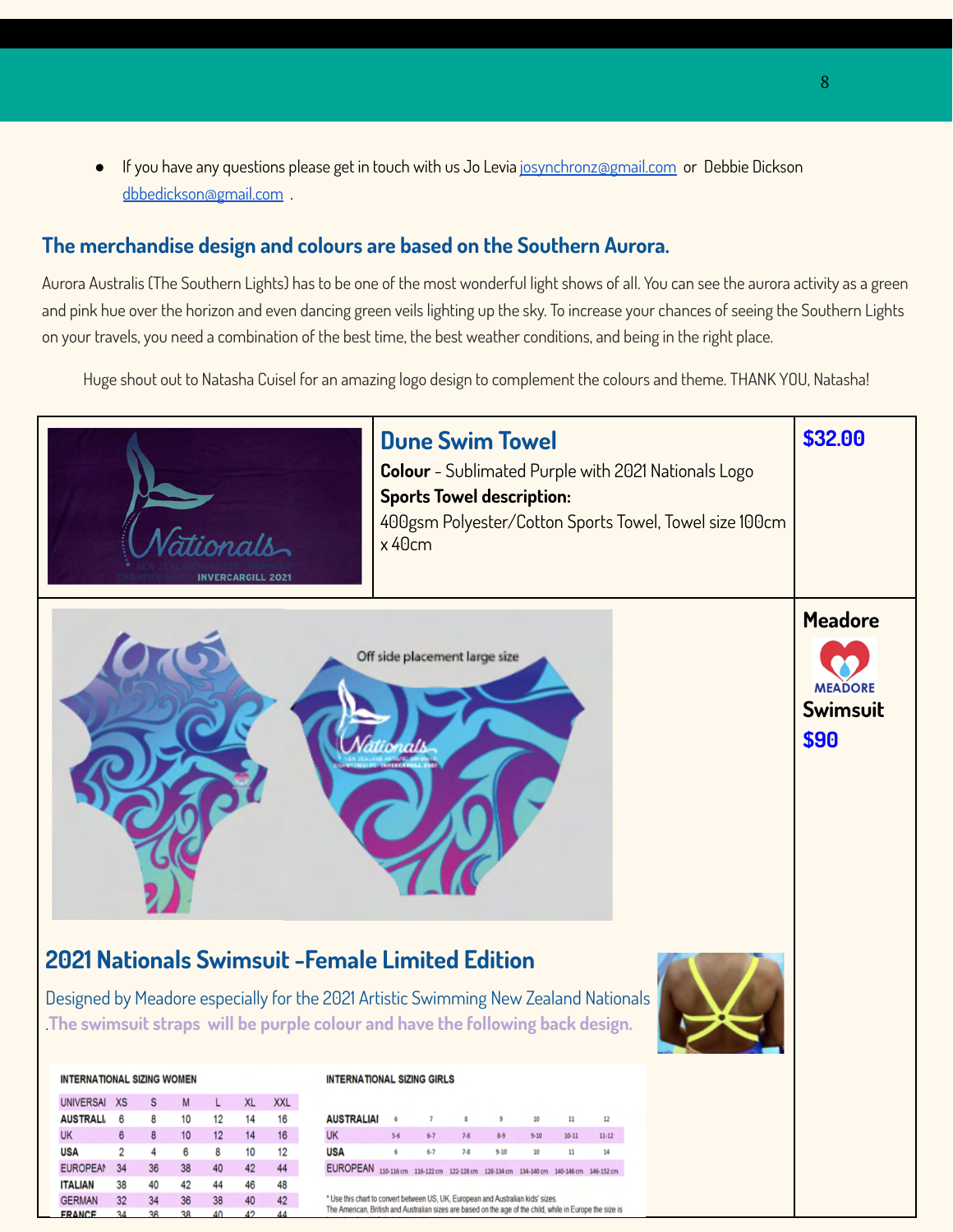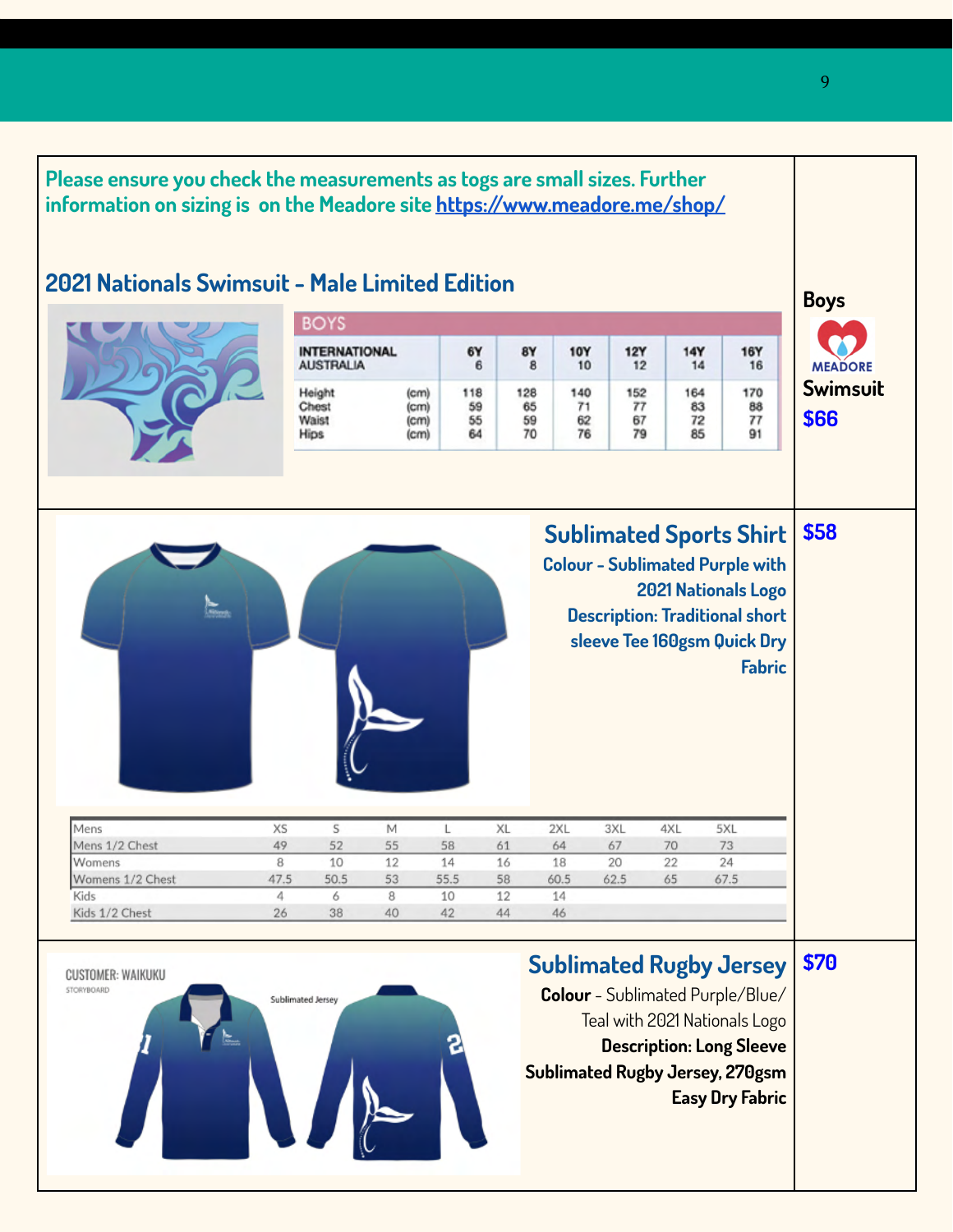| Adults<br>4XS<br>3XS                                                                      | 3XS | XS                                   | S                                    | M                                                                                                                                                                                                                                                                                                                                                                                                                                                                                          |    | XL   | 2XL | 3XL  |                                                                |
|-------------------------------------------------------------------------------------------|-----|--------------------------------------|--------------------------------------|--------------------------------------------------------------------------------------------------------------------------------------------------------------------------------------------------------------------------------------------------------------------------------------------------------------------------------------------------------------------------------------------------------------------------------------------------------------------------------------------|----|------|-----|------|----------------------------------------------------------------|
| 48.5<br>1/2 Chest<br>46<br>5XL<br>4XL                                                     | 51  | 53.5                                 | 56                                   | 58.5                                                                                                                                                                                                                                                                                                                                                                                                                                                                                       | 61 | 63.5 | 66  | 68.5 |                                                                |
| 73.5<br>71                                                                                |     |                                      |                                      |                                                                                                                                                                                                                                                                                                                                                                                                                                                                                            |    |      |     |      |                                                                |
| Youth Sizes $\frac{1}{2}$ Chest are: $4xs = 46cm / 3xs = 48.6cm / 2xs = 51cm / xs = 56cm$ |     |                                      |                                      |                                                                                                                                                                                                                                                                                                                                                                                                                                                                                            |    |      |     |      |                                                                |
|                                                                                           |     | <b>Beanies</b><br><b>Description</b> | <b>Black Beanie</b><br>fleece lining | Atlantis Vogue Beanie Navy<br>Atlantis Vogue Beanie Turquoise<br>cable knit pattern, made with thick yarn and<br>100% Acrylic knit, Fold up Band, One size fits all                                                                                                                                                                                                                                                                                                                        |    |      |     |      | <b>Beanie with</b><br>Pom pom<br>\$25<br><b>Beanie</b><br>\$15 |
|                                                                                           |     | band.                                |                                      | Metro Reusable Glass Coffee Cup Teal<br><b>Description:</b> Reusable glass coffee cup with a secure<br>push on silicone lid and a wide heat-resistant silicone                                                                                                                                                                                                                                                                                                                             |    |      |     |      | \$15                                                           |
|                                                                                           |     |                                      |                                      | <b>NZ Artistic Swimming Tote Bags</b><br>We have commissioned with NZ Uniforms, Natasha<br>Cruisel and Gail Stent a special tote bag made of recycled<br>material and great to put your togs, groceries etc in.<br>The bag has been specially designed with a collage of<br>photos of our Swimmers over 2020.<br>The design is still in process, but will have a similar flavour<br>to the picture on the left. Pre orders can be taken now<br>and we will have bags on sale at Nationals. |    |      |     |      | \$15                                                           |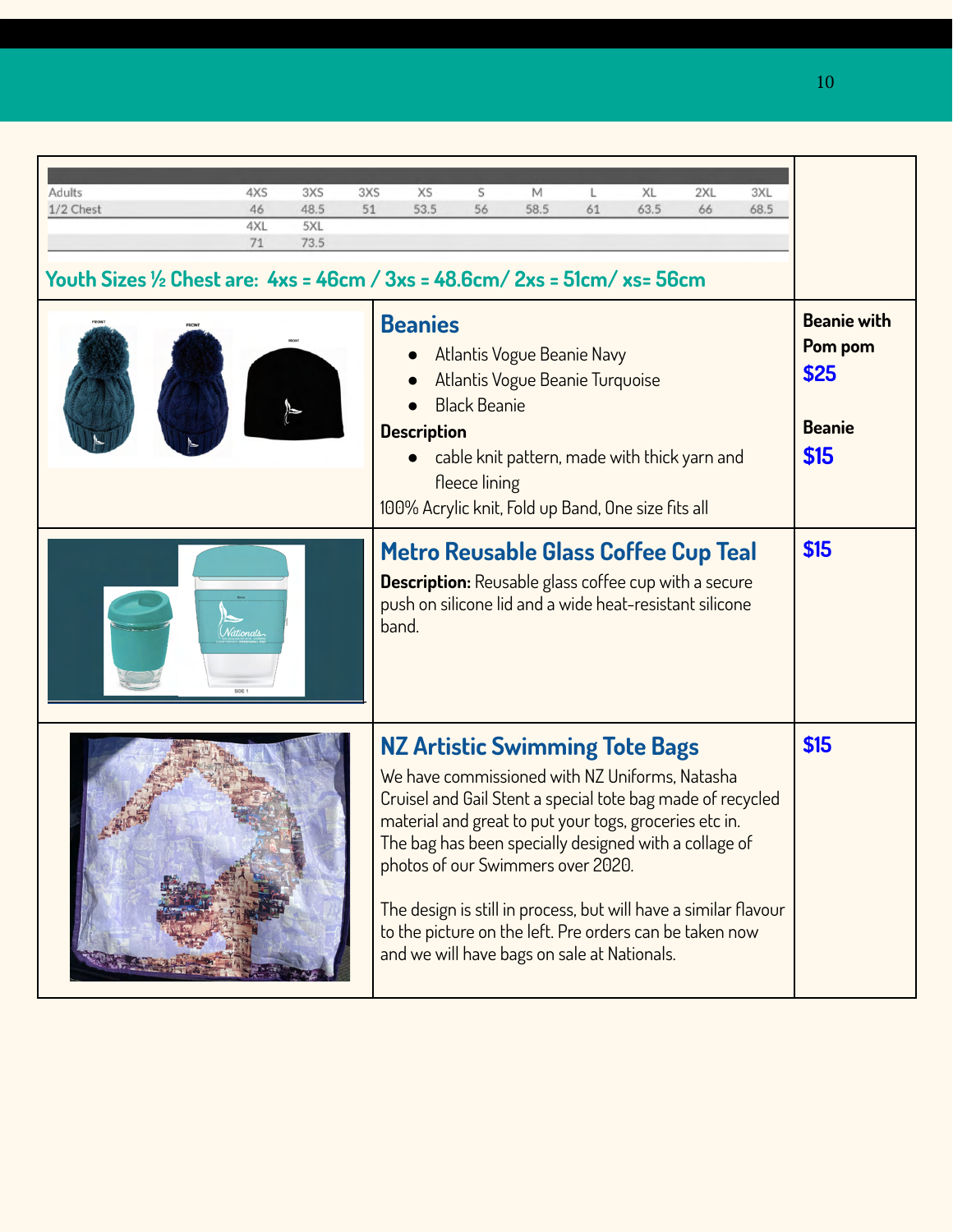|            | <b>Nationals Jewellery</b><br>We have commissioned some special jewellery designed<br>by one of NZ's very own - former swimmer, Canterbury<br>and Pikopiko Assistant Coach - Chantelle Symons.                                                                                                                                                                                                                                                                                                                                                              | <b>Watch this</b><br>space! |
|------------|-------------------------------------------------------------------------------------------------------------------------------------------------------------------------------------------------------------------------------------------------------------------------------------------------------------------------------------------------------------------------------------------------------------------------------------------------------------------------------------------------------------------------------------------------------------|-----------------------------|
| collective | Chantelle started Willow Collective in 2016 when I noticed<br>a gap in the market for affordable but quality Jewellery.<br>Now Willow Collective is stocked in over 60 retailers<br>nationwide with two internationally! We designed an<br>online store where you can shop online for yourself<br>www.willowcollective.co.nz.<br>Having been a competitive synchronised swimmer<br>myself, I know how amazing it would be to have synchro<br>inspired Jewellery that you can wear every day. Our<br>Jewellery is nickel, cadmium and lead free - this means |                             |
|            | no nasties that will irritate your skin or tarnish in the<br>chlorine!<br>Stay tuned - Synchro Jewellery to come!<br>Don't forget to follow us on instagram<br>@willowcollective.nz<br>A design flyer will be coming out by the end of June and<br>you will be able to order directly through Willow<br>Collective.                                                                                                                                                                                                                                         |                             |

### Accommodation For Teams

We have booked two boarding hostels for teams and athletes to stay in. An outline of the accommodation facilities are below. **With additional numbers we are now securing further accommodation for all teams and will work 1-1 with teams to ensure we provide the right accommodation for your needs. We will be working with team managers very soon. We will assign clubs to one of the hostels based on the best balance of numbers.**

#### **Southland Girls' High School Hostel Enwood**

93 Bed Hostel

Enwood is a 6-8 minute flat walk to Splash Palace.



#### **Website:**

<https://www.southlandgirls.school.nz/enwood-house/> **Costings**

- Accommodation fee \$42 per person
- Breakfast \$12 per person
- Lunches \$15 per person
- Dinner \$25 per person

#### **Check In**:

Friday 1 October from mid afternoon onwards.

A bag drop off area will be provided for teams arriving earlier.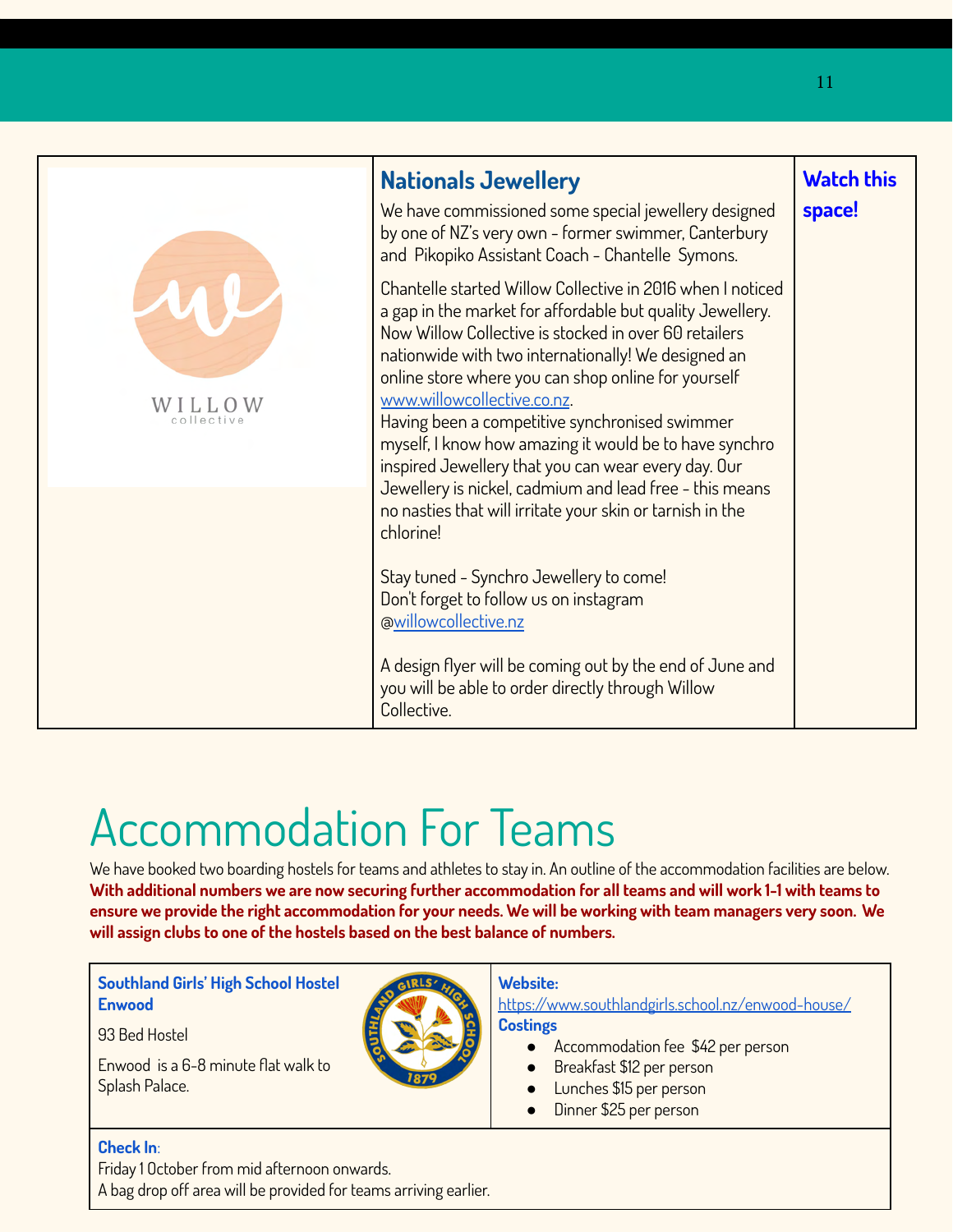#### Check in is at the administration area of Enwood **Accommodation Inclusions:**

Athletes will be provided:

- Sheets,duvet cover, duvet inner and pillow.
- Two towels will be provided
- Athletes will be asked to make up their own beds on arrival

#### **Meals:**

- $\bullet$  Breakfast is a continental between 5:45am and 7:00am. There will be flexibility with these times.
- The hostel will accommodate most food allergies please include this information on the Final Accommodation request form. If there is dairy free alternative, teams are asked to purchase this
- Packed lunches will consist of yoghurt, salads, filled buns/wraps/bread, baking and fruit
- Dinner will be from 5:50-6:30pm and is a 2 course dinner. If athletes are going to be late a plate can be organised and put aside. Team Managers please inform the kitchen.

#### **Other Information**

- No chewing gum is permitted
- Hair Straighteners, Hair Spray and Spray deodorant is only permitted to be used in the ablution blocks as there are very sensitive fire alarms
- There is a small meeting room available for coaches/ managers meetings (Adults only)
- The wellness Centre (Sick Bay) will be available to use for athletes who are unwell
- There will be an additional charge of \$20 per team per day if teams want to use the laundry. (Washing machine and dryers available)
- Heating in the Hostel will be switched on at 5:30am and switched off at 9:00am. They will then be switched back on at 5:00pm and turned off at 10:00pm
- There are plenty of spaces for landrilling including a larger common room. There is also a large outdoor space for landrilling
- [Information Booklet](https://drive.google.com/file/d/1YC2Zx9M_95SRNtMLJBcog5_EhKpGpW0S/view?usp=sharing)
- **Check Out** will be between 9-9:30am or earlier. A room will be made for luggage storage so bags don't need to go to the pool.

#### **Southland Boys' High School Hostel Coldstream**



90 Bed Hostel

Coldstream is a 20 minute sheltered flat walk to Splash Palace.

#### **Website:**

<https://www.sbhs.school.nz/about-the-hostel/> **Costings**

- Accommodation fee \$42 per person
- Breakfast \$12 per person
- Lunches \$15 per person
- Dinner \$25 per person

#### **Check In**:

Friday 1 October from 5pm onwards - Queens Drive Entrance

Dinner is able to be provided on Friday night please indicate this on the Accommodation Request Form **Accommodation Inclusions:**

Athletes will be provided:

- Fitted sheet,duvet cover and pillow.
- Athletes will be asked to make up their own beds on arrival
- Duvet inners will be supplied for overseas teams
- NZ teams are asked to bring their own sleeping bag.
- No towels will be provided
- Phoenix Synchro Southland Club will put out a call to our club members to see if we can provide duvet inners for clubs that may require assistance
- Wifi will be available and will be switched off at 11:00pm until  $7:00$ am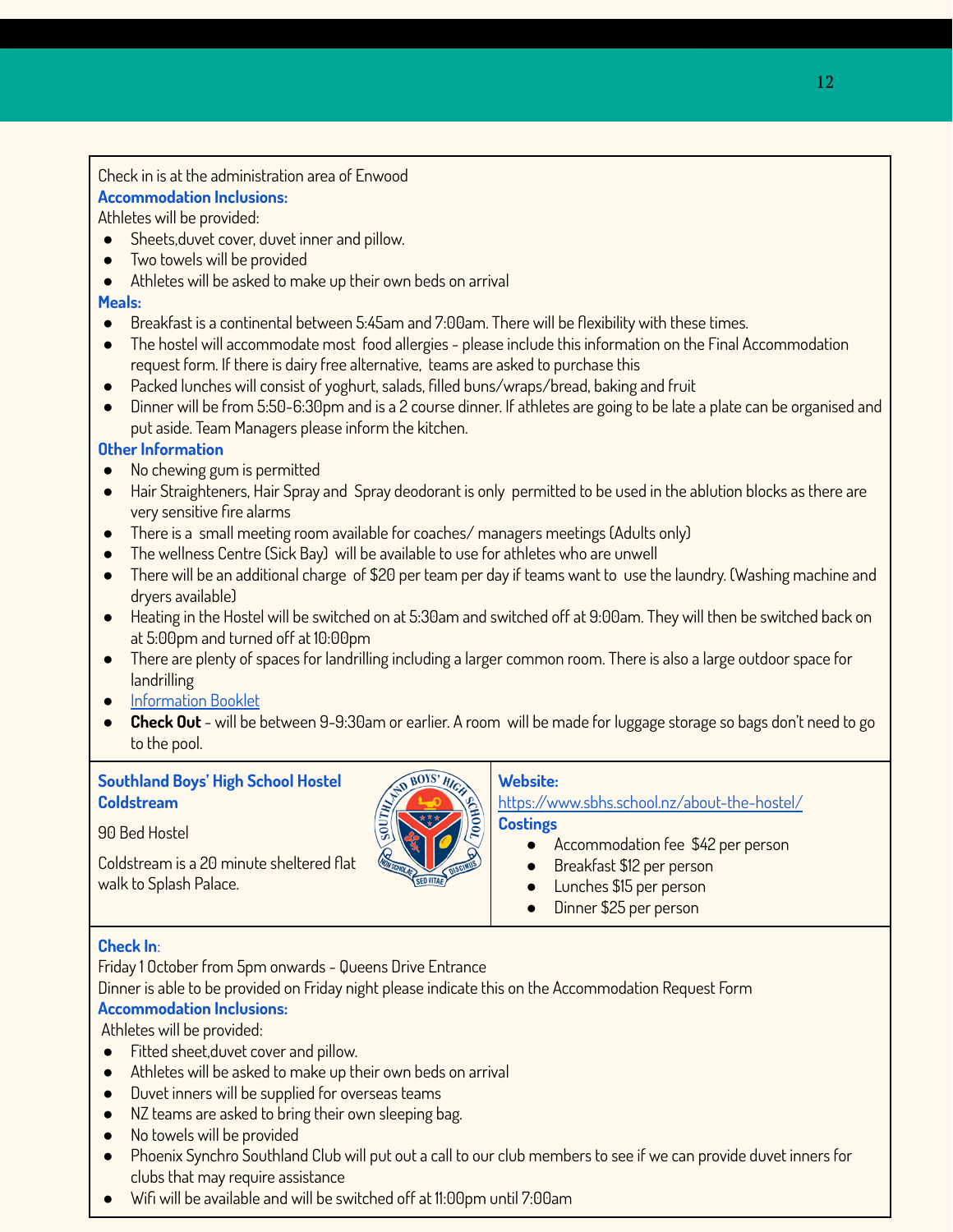#### **Meals:**

- Breakfast is a continental between 6:00am and 7:00am. There will be flexibility with these times.
- The hostel will accommodate food allergies please include this information on the Final Accommodation Request Form
- Packed lunches will consist of salads, filled buns/wraps/bread, slice and fruit
- Dinner will be from 6:00pm and is a 2 course dinner. If athletes are going to be late a plate can be organised and put aside. Team Managers please inform the kitchen.

#### **Other Information**

- No spray deodorant is permitted in the hostel
- The sick bay will be available to use for athletes who are unwell
- The drying room will be available to the athletes for drying togs and towels. This is located near to the kitchen
- There will be an additional charge if teams require to use the laundry
- Heating in the Hostel is controlled manually and Team Managers can regulate this. It is asked that the heating is turned off during the day when teams are not using the hostel. The Duty Manager of the Hostel will turn the heating back on about half an hour prior to the first team arriving back in the evening. Team Managers to let the Duty Manager know.
- There are two small meeting rooms available for coaches/ managers meetings (Adults only)
- There are two large rooms (A prep room and a Games Room). Both will be available for land drilling. There is also a large lawn area for land drilling
- **Check Out** Bags are able to be left in the Prep Room Prior to leaving to the pool.

## Accommodation For Judges and Officials

#### **Judges, Key Officials and Artistic NZ Board Members Accommodation**:

Due to the limited bed availability at the hostels we have sourced the following Accommodation options for Judges and other officials to stay in groups and have been able to secure pricing due to a large group booking.

The accommodation costs will be split across the clubs in proportion to the bookings.

#### **Re meals costs:**

- Saturday Lunch will be provided for Judges
- Monday Night Social Evening for Judges provided by ASNZ
- At present the Nationals planning committee is looking at some dinner options for our Judges and Officials to choose and hope to get some specials for you. More information to come.
- A light lunch and morning tea will be provided each day during the competition for judges and key officials
- Phoenix Synchro can coordinate with Clubs/ Judges to have breakfast items available in rooms for Judges at an approximate \$25 cost per judge for a breakfast Box (which will last for the whole of Nationals) - we will collect information from Judges closer to the time.



#### **Website:<https://www.295ontay.co.nz/>**

#### **Costings**

- Accommodation fee \$55 per person
- Rooms are mainly 3-4 bed configuration
- 750 metres from the pool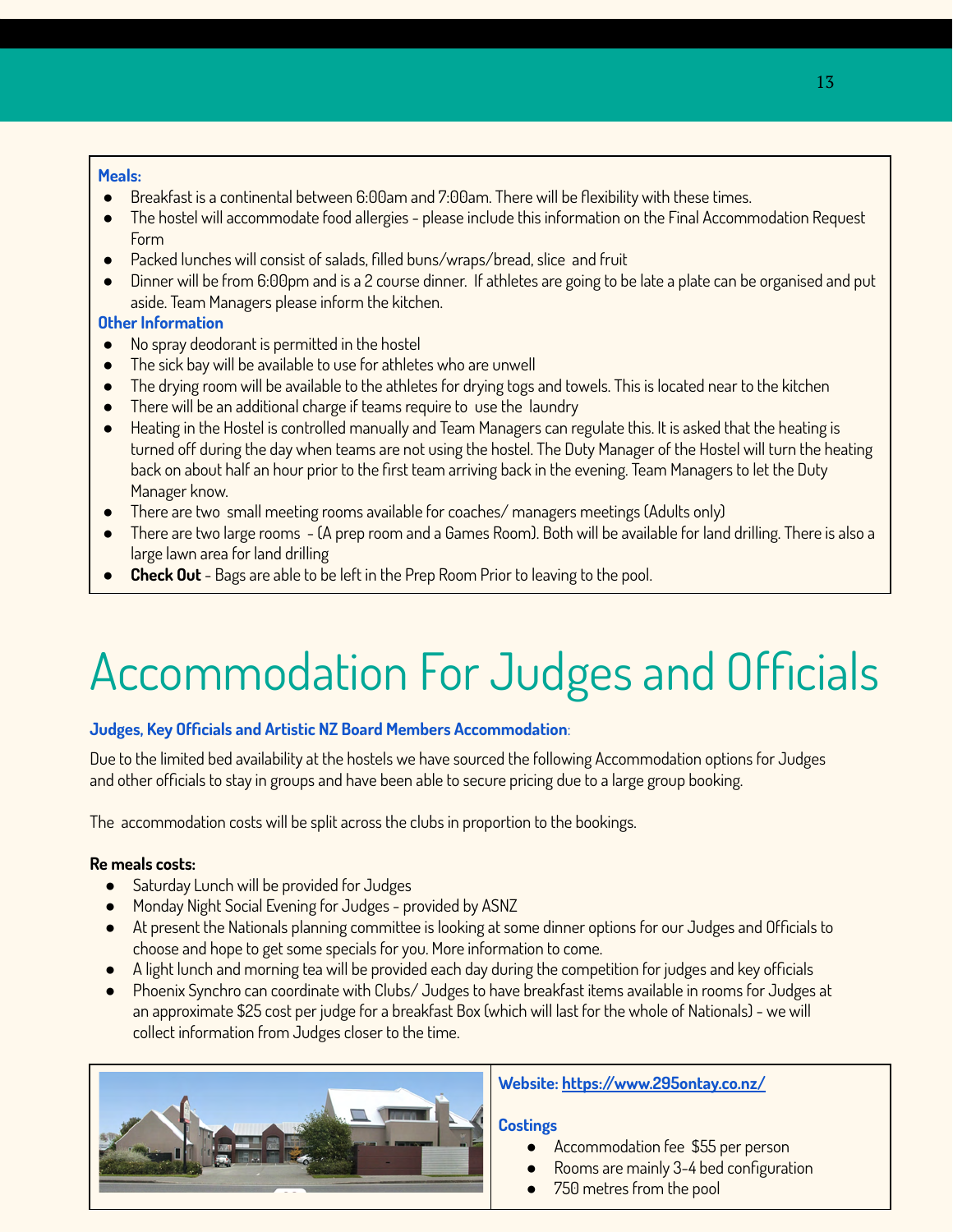### Additional Accommodation on Standby if required



**If we require further accommodation for teams or officials we have pencilled in the Townsman but will need to confirm at the latest by early August.**

#### **Website:<https://townsman.co.nz/>**

#### **Costings**

- Accommodation fee ranges from \$57-\$60 per person. This is dependent on room configuration and availability.
- 300 metres from the pool

### Pool Information

The competition will take place at Splash Palace, Invercargill Swimmers will enter the water at the 15m wide edge and judges will sit on either side of the 23m long length of the pool.

During competition, a clear deck policy will apply and only those with official accreditation will be allowed on the pool deck. During each routine, the coach(es) of the competing team will have access to the deck for viewing purposes only.

**Spectator Passes -** Splash Palace has kindly sponsored a day pass for spectators who will be watching over the 4 days of competition ( There will be a total of 4 sessions and they will be charged 3 sessions). More information on passes will come out in August / September.

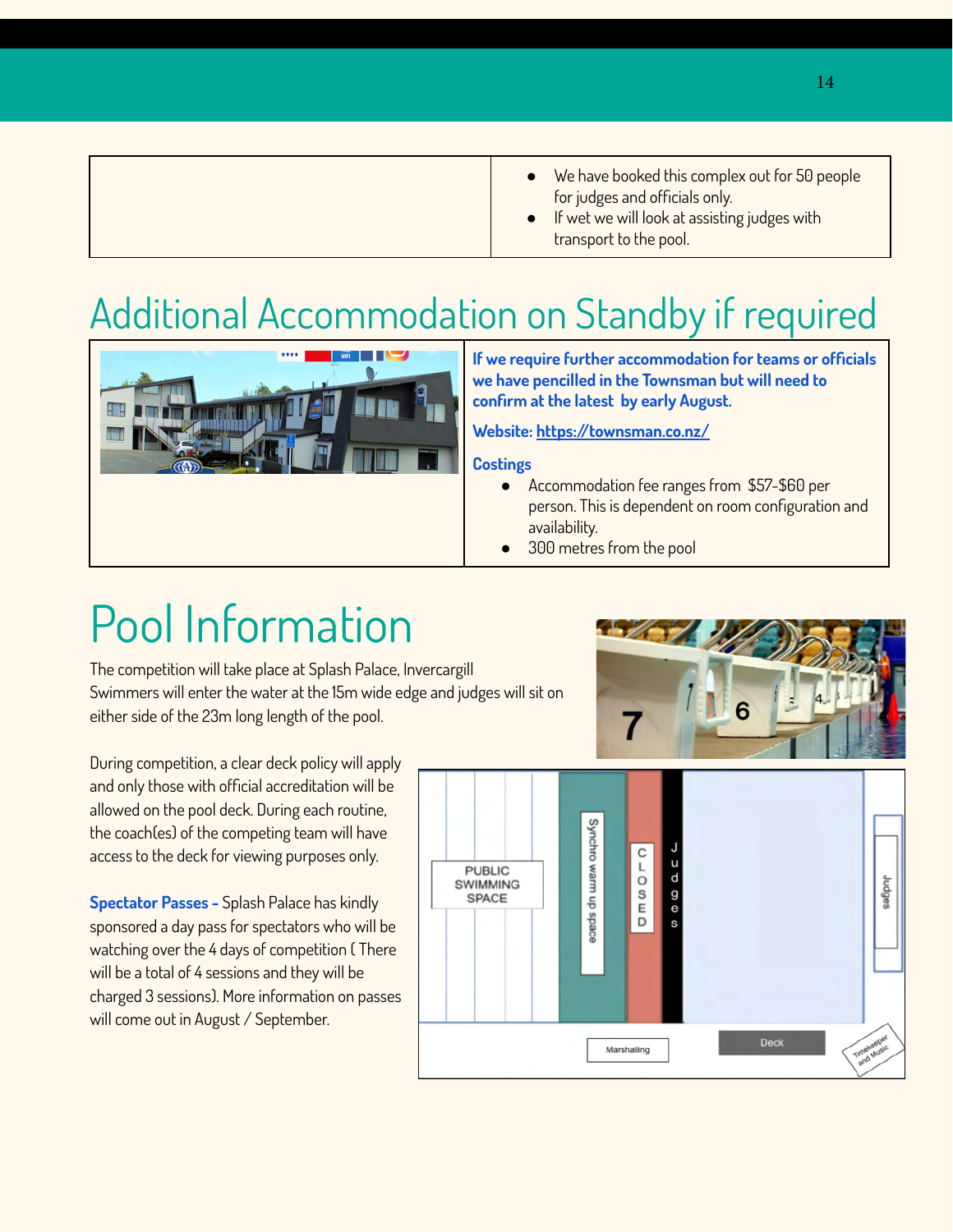## Health and Safety

### **Police Vetting**

Please ensure all your Team Managers and adults who are staying in the Hostel Accommodation are Police Vetted. Click on the following link to access how you can get Police Vetts <https://www.police.govt.nz/about-us/publication/police-vetting-forms>

### **Health and Safety Plans, Covid Planning and Code of Conduct**

Late August/early September we will be sending out to all Meet Managers and Coaches the following information and forms:

- The Health and Safety Plans for the Team Accommodation
- Splash Palace and The Events Health and Safety Plan Overview
- Covid Medical Event Planning Overview and Process. Artistic Swimming NZ will continue to monitor Covid -19 developments monthly and will be following the advice from the NZ Ministry of Health, NZ Sport and other Government Agencies. We will ensure we keep clubs informed.
- Code of Conduct form for all coaches, judges, officials and volunteers to completed

### **International Teams**

Depending on the status of the NZ-Australia Trans-Tasman Bubble, teams from Australia may consider coming to this event.

In the pre-planning we ask that you please refer to the NZ Ministry of Health website and NZ Immigration for the latest updates and requirements for teams wishing to travel from overseas into NZ.

#### <https://www.immigration.govt.nz/about-us/covid-19/border-closures-and-exceptions>

Managed Isolation Information <https://www.miq.govt.nz/travel-to-new-zealand/arriving-in-nz/>

Please note at this stage vaccination requirements, travel insurance information have not been clearly made and overseas teams would need to investigate this information based on NZ requirements and their country of origin requirements. All risks and responsibilities of travel to New Zealand and during the competition if there was a snap lockdown would be the overseas team's responsibility.